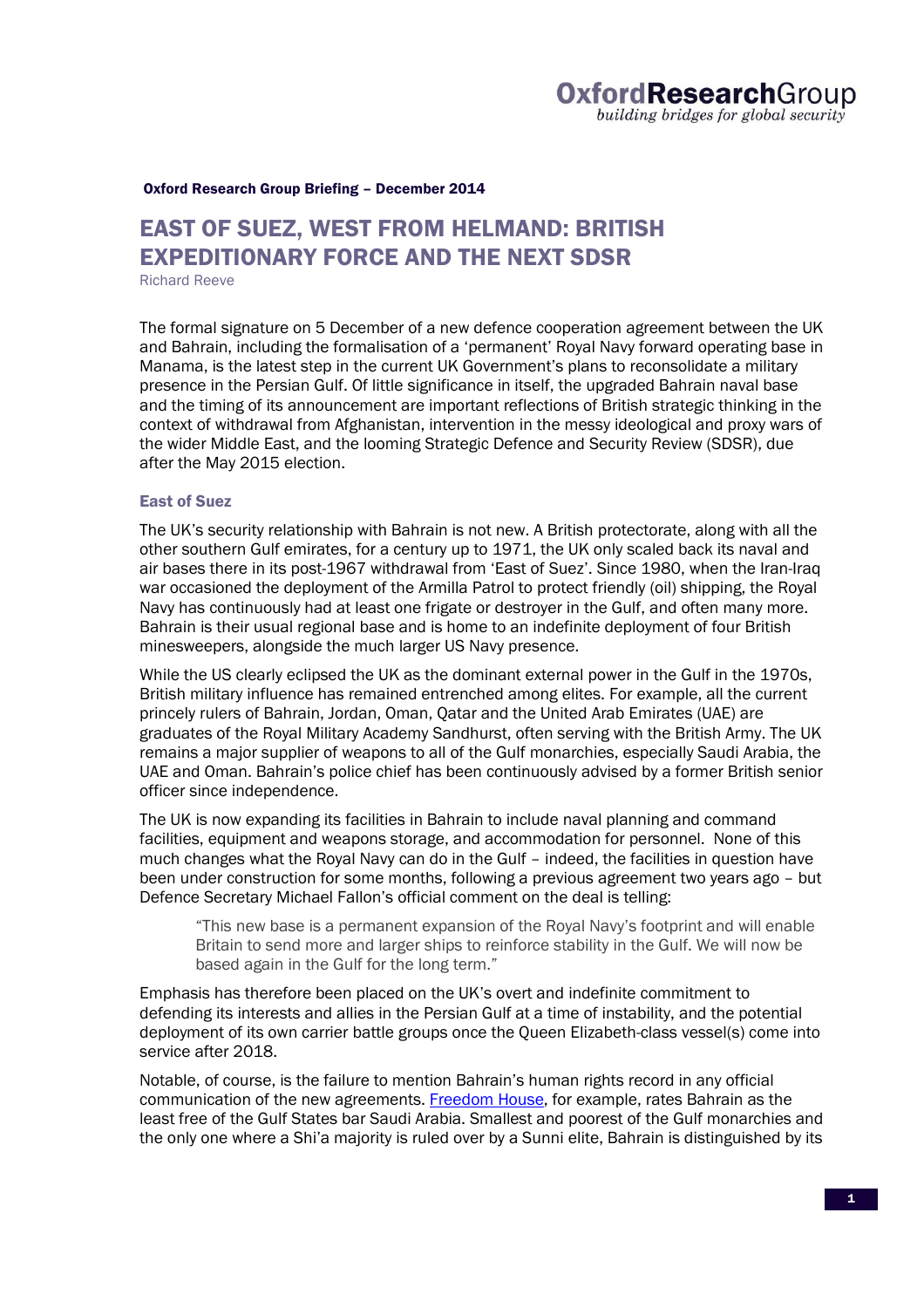inability to buy-off dissent and thus its greater proclivity to use force against its people. Most notably, in March 2011 Saudi Arabia and the UAE sent forces to put down Bahrain's own 'Arab Spring' revolt-from-below.

## International Defence Engagement

Central to the Coalition Government's strategy to consolidate its presence in the Gulf States are four strategic developments since the 2010 general election.

The first is the context of the SDSR agreed by the Coalition in late 2010, including the Future Force 2020 concept and the prioritisation of smaller armed forces into high readiness brigades, clarified since 2012 as Joint Expeditionary Force (JEF, UK only) or Combined Joint Expeditionary Force (CJEF, jointly with France or UK-led with NATO allies Denmark, Estonia, Latvia, Lithuania, the Netherlands and Norway). This is important because it reiterates that the thrust of UK strategic thinking, even in the context of austerity and withdrawal from Afghanistan, is on global power projection.

Despite the Iraqi disaster and the Afghan quagmire of its predecessor's interventions, the Coalition is keen on hard interventions – witness Libya in 2011, the vetoed attempt to intervene in Syria in 2013, and the renewed commitment to oppose the Islamic State in Iraq in 2014. Smaller, aerial reconnaissance deployments have also been made to West Africa (Chad, Ghana, Senegal) in support of military operations in Mali (2013) and northern Nigeria (2014). Outgoing Chief of the Defence Staff General Sir David Richards stated in a December 2012 lecture that the focus of the JEF would be the Gulf and Jordan, followed by Africa and the Indian Ocean.

Second is the withdrawal from Afghanistan **announced** by Prime Minister Cameron in July 2011. After thirteen years of war, in late October this year British forces ended their combat operations in Helmand, where over 9,000 troops had been based. Some hundreds of British forces will remain as trainers and mentors and, more secretly, as Special Operations Forces to support the Afghan National Army, but these will not require the huge volumes of military equipment stockpiled in Afghanistan. Like the US, the UK faces an expensive dilemma of how to ship and where to put such systems designed for 'hot and high' conditions that do not pertain in the North Atlantic, or where to fly armed drones that are not licensed to share domestic airspace. The UN rapporteur on armed drone use has suggested that the RAF will want to keep its Afghan drones in the Middle East or Africa.

Third is the recommitment of UK forces to combat operations in Iraq since September 2014, expected to continue with the deployment of several hundred army trainers and special forces in January 2015. While RAF Tornado strike aircraft operate from the permanent UK base in Cyprus, there is a perceived need to revive the basing infrastructure in Gulf States that supported the 2003-09 UK occupation of southern Iraq. For example, the RAF flies electronic intelligence missions over Iraq from Qatar and the undisclosed base for its MQ-9 Reaper armed drones may be in the Gulf States.

Finally, there is what the Coalition Government calls its International Defence Engagement Strategy. Approved in early 2013, the IDES sets a joint defence and diplomacy framework for non-combat security links to allies and partner states. While this includes joint training and intelligence, much of its thrust relates to promoting UK arms sales. According to CAAT figures, the UK has sold over £13.6 billion worth of military and dual-use equipment to Gulf States and Jordan since 2008, with UAE and Saudi Arabia being its second and third largest global customers (after Israel). This is particularly important in a context of austerity in that such multi-billion pound exports subsidise the development of UK weapons systems like the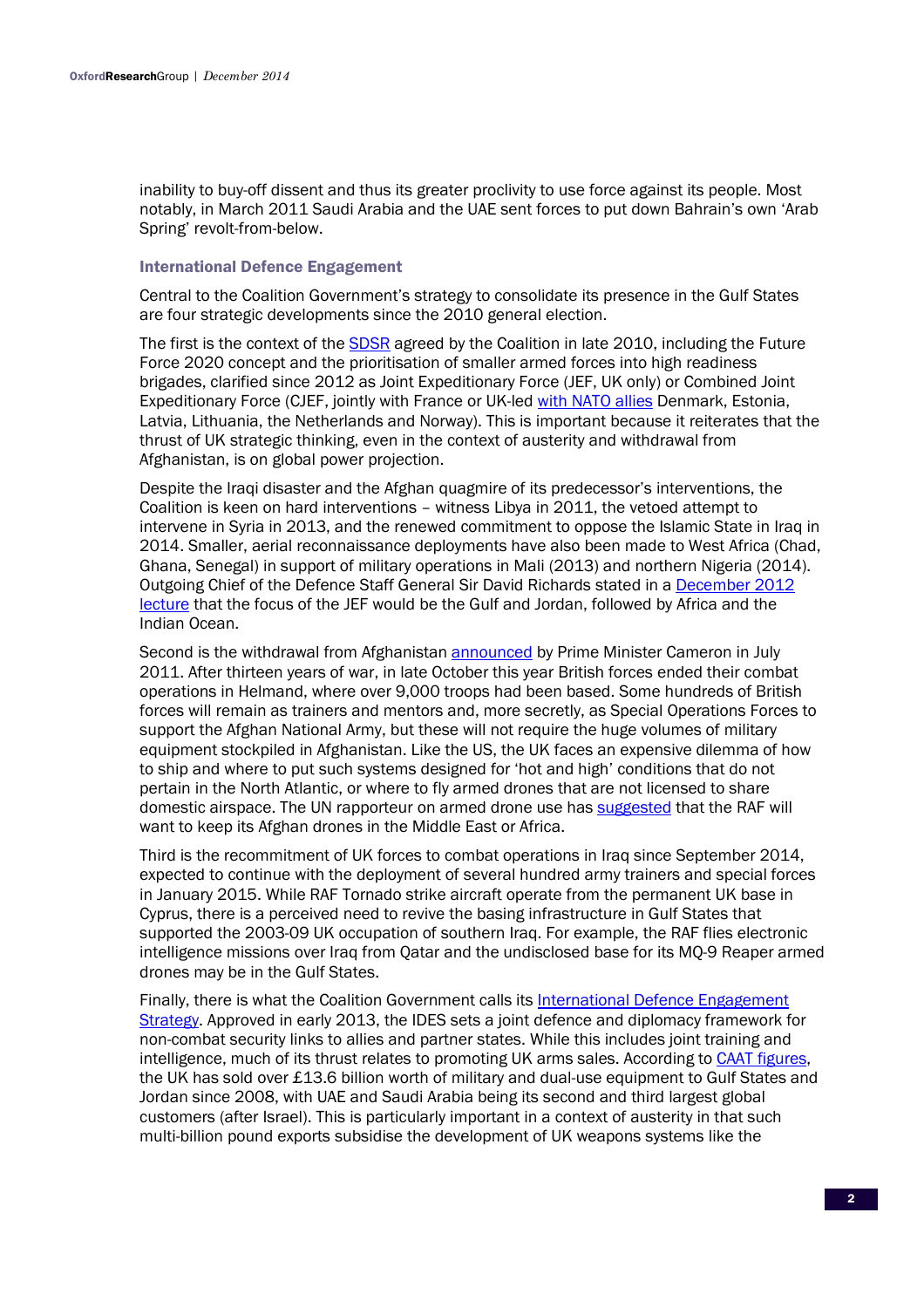Eurofighter Typhoon, scores of which have been sold to Saudi and Omani air forces, with over 100 more being marketed to the UAE and Qatar. Security commitments also help to grease the multi-billion pound investments made by Gulf sovereign wealth funds in UK property and infrastructure, as well as the presence of British oil and gas companies in the region.

# An Expanding Footprint

The result of these developments is what Foreign Secretary Philip Hammond calls "an expansion of Britain's footprint" in the region, a constellation of UK bases in the Gulf and wider Middle East:

- **Bahrain** hosts the Royal Navy's hub of maritime operations and coordination with the vast, adjacent US Naval Support Activity (NSA) facility.
- The UAE's al-Minhad air base has, since January 2013, hosted the RAF's 906 Expeditionary Air Wing (EAW), following the signature of a defence agreement with Cameron in November 2012. This is the RAF's main air transport hub between Afghanistan and the UK but also regularly hosts Typhoon fighters, refuelling and early warning aircraft in support of joint training, combat missions and sales demonstration efforts. The Royal Navy also uses UAE port facilities.
- **Oatar's al-Udeid air base hosts the RAF's command centre in the Middle East, co**located with another vast US base, and 901 EAW (joint with Bahrain). RAF RC-135 Rivet Joint intelligence aircraft of 902 EAW also use the base.
- **Kuwait** no longer officially hosts UK forces since the 2009 withdrawal from Iraq but there is speculation that US and UK armed drones use Ali al-Salem air base for missions over Iraq and along Iran's borders.
- The UK also retains two parts of Cyprus as Sovereign Base Areas, with Akrotiri hosting a RAF combat base and an electronic listening post at Dhekelia, within 200 km of Lebanon and Syria.
- The major US base at **Djibouti** also now hosts a UK liaison mission. A high-speed internet connection to RAF bases in England suggest that US armed drone flights from the base over Yemen and Somalia may be remotely controlled by US (and possibly UK) personnel at RAF Waddington.

The UK is not alone in expanding its regional footprint. France – desperate to find export markets for its Rafale fighter jets – established a 'permanent' air, land and sea base in the UAE in 2009. Australia uses al-Minhad air base for combat and armed patrol missions. Even pacifist Japan has a naval and air station at Djibouti since 2011. Since joining attacks against Islamic State in Iraq this autumn, Belgium and Netherlands use an air base in Jordan; Canadian, Danish and Italian aircraft fly out of Kuwait. The US has a massive armed presence in all of the Gulf States (including, unofficially, Saudi Arabia), Iraq, Jordan and Turkey.

## Strategic Rationale

Six strategic rationale appear to guide the UK's expanding military footprint in the Persian Gulf over the last two years, and are informative of the announcement of the Bahrain deal.

1. Supporting the recommitment of UK armed forces to Iraq to confront Islamic State and contain its threat to Jordan and Gulf States.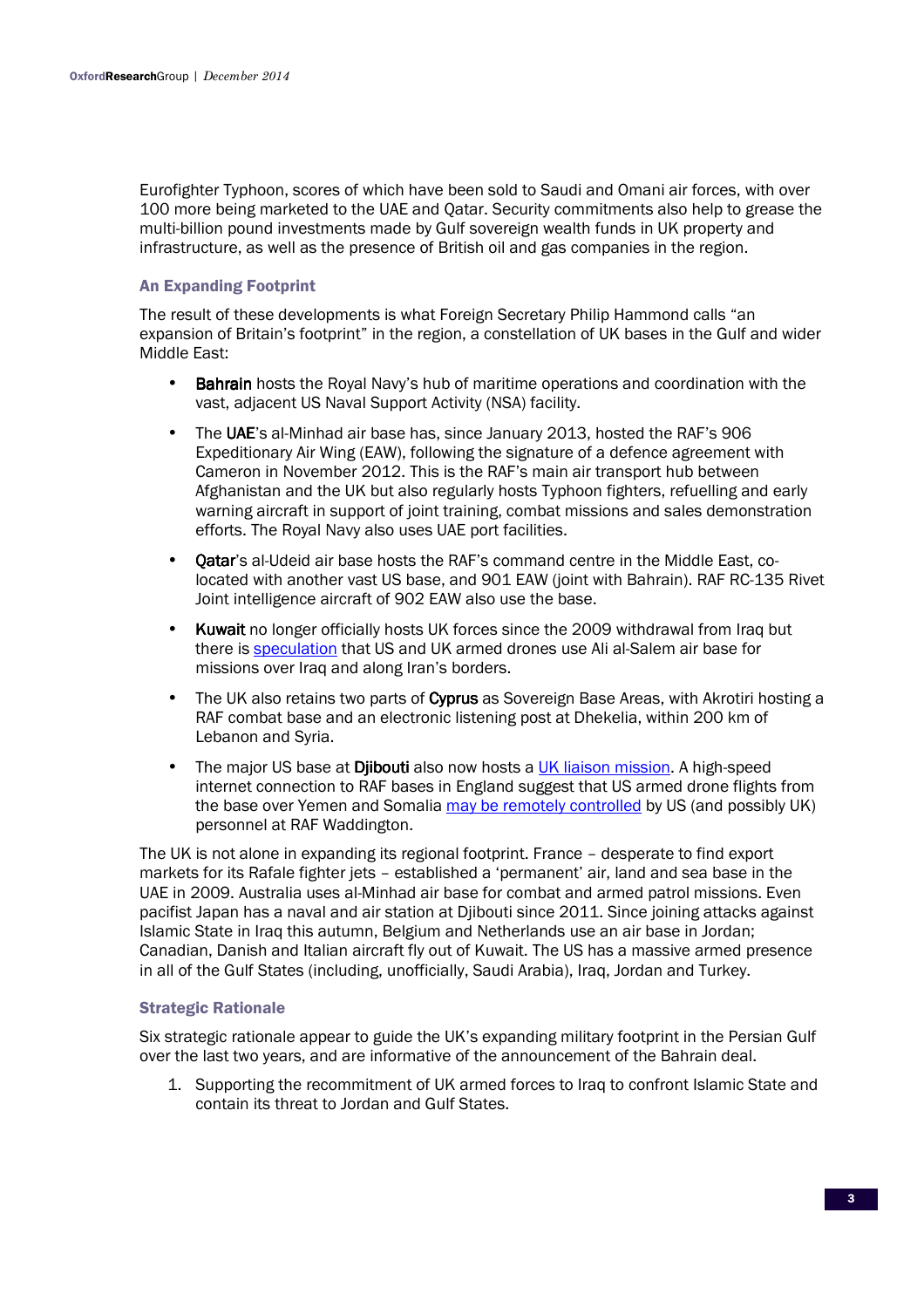- 2. Supporting the transit and accommodation of personnel and equipment out of Afghanistan.
- 3. Promoting the sale of British weapons to Middle Eastern markets.
- 4. Protecting the supply of oil and liquefied natural gas shipments.
- 5. Deterring Iran in the context of a regional proxy war (with Sunni Gulf States) and inconclusive talks on regulating its potential to develop nuclear weapons.
- 6. Maintaining the UK's 'special relationship' as the US' key military partner.

All of these rationale give cause for concern and build to a picture of strategic inconsistency. The intervention against Islamic State appears to be exactly what that adversary wants as a recruiting and polarising tool. Moreover, the close security alignment of the UK with authoritarian regimes such as Bahrain or Saudi Arabia is a further recruitment tool for radical factions such as Islamic State and al-Qaida.

It also brings the UK and its NATO and Arab allies into a strange form of alliance with Iran. Whereas military containment and deterrence of Iran may have looked more desirable to the Cameron government two years ago, the growth of Sunni extremist factions in the Syrian civil war (some part funded by Gulf States), their explosive expansion to Iraq, the post-Arab Spring schism between Qatar and its neighbours, and the more constructive engagement of the new Rouhani government in Tehran since mid-2013 throw great doubt on the wisdom of throwing the UK's military weight behind one side of an ideological and proxy struggle in which UK or regional stability would not obviously gain from a victory of either party.

Supplying arms to bolster the conventional superiority of southern Gulf states seems only likely to inflame Tehran's urge to obtain nuclear weapons or pursue its struggle through Shi'a proxies in Syria, Iraq, Lebanon, Yemen and even Bahrain. As ORG's evidence to the recent Commons Defence Committee inquiry into UK policy in Iraq and Syria sets out, the Islamic State crisis is part of a much longer and wider regional conflict that can only be addressed through a grand strategy for regional reconciliation and power-sharing.

Coupled with thinking on the Joint Expeditionary Force concept, the stockpiling of British weapons in the Gulf or its environs is also troubling in that it potentially puts an onus on the Ministry of Defence finding new conflict situations in which to deploy them. Or, at least, it may give temptation to British politicians to make easy use of them by contributing to US 'remote control' operations in Yemen, Somalia, the Sahel-Sahara, or elsewhere. Such operations may be counter-productive to UK and international security and frequently lack accountability.

### Strategic Overstretch: Implications for the 2015 SDSR

While the emphasis of the 2010 SDSR and Future Force 2020 concept was placed on "doing more with less", the reality of the UK's strategic engagement under the Coalition government has been of doing much more and the result is increasingly strategic overstretch as well as strategic confusion. The 2015 SDSR will have to rebalance the equation and it is hard to see how the recent expansion in defence commitments can be sustained.

Consider the UK's other military commitments beyond the Gulf. Apart from commitments to NATO security in the northern Atlantic, naval and air defence forces are maintained in the South Atlantic to defend the Falklands. At least one warship is deployed in the Caribbean and one off Somalia. The naval Response Force Task Group sends major annual deployments around the Mediterranean and Indian Ocean. There are garrisons in Brunei, Cyprus and Gibraltar as well as an increasingly far-fetched commitment to South-east Asian security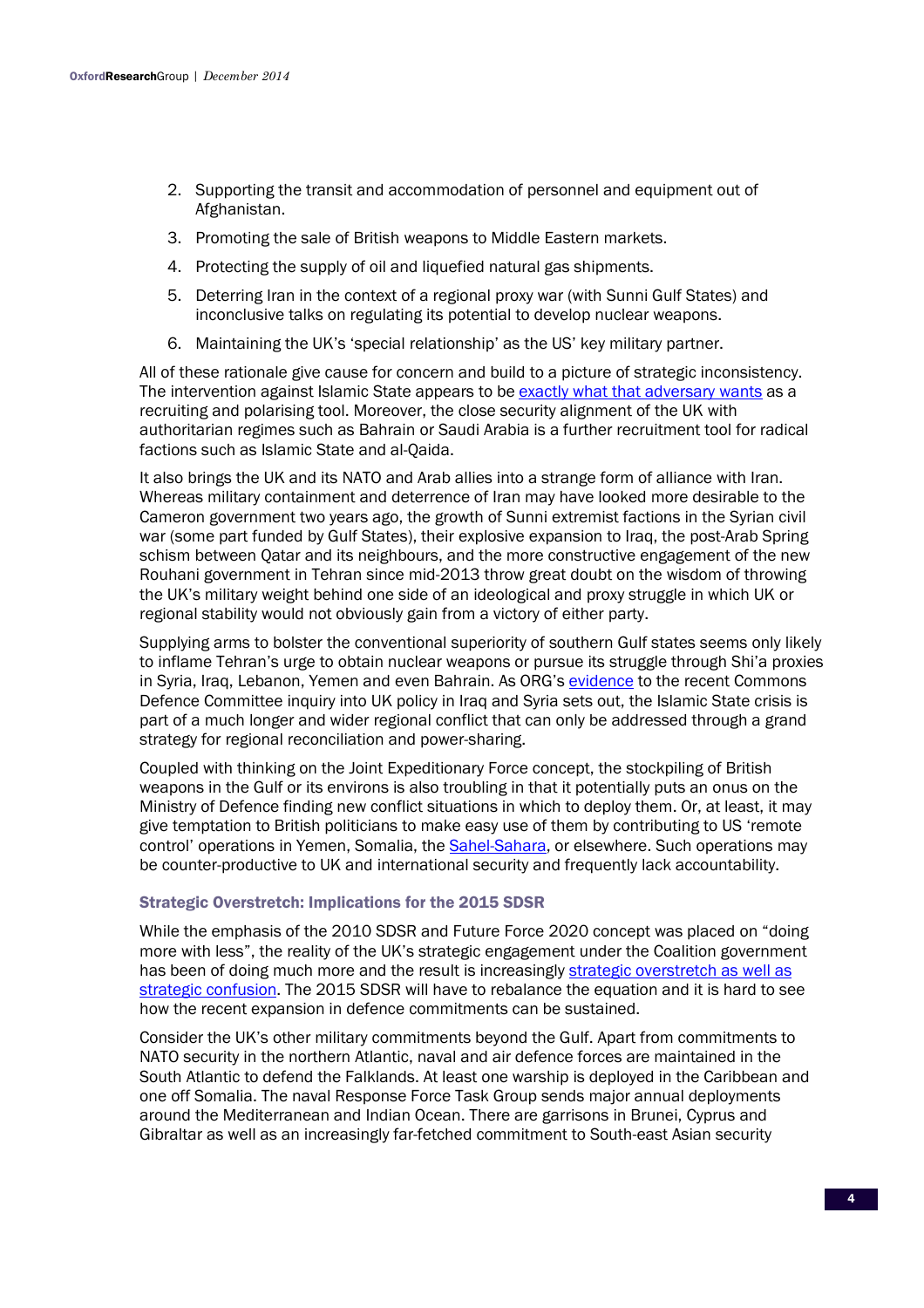through the Five Powers Defence Agreement. The new commitment to a NATO rapid reaction force to bolster Baltic security will stretch it further.

In short, the UK's ambition to retain a full spectrum military capability anywhere in the world exceeds the capabilities of its small-but-sharp armed forces. The focus on expeditionary warfare and the urge to follow wherever the US leads is hugely expensive, detracts from the most basic role of UK territorial defence, and, based on the evidence of Iraq and Libya, if not Afghanistan, fuels rather than dampens international conflict. Seeking to finance the deficit in conventional military spending – even before paying for a renewed nuclear weapons capability – by selling more weapons to more insecure states is only likely to deepen the insecurities and antagonisms that make the Middle East such a volatile region.

*Oxford Research Group's publications are available from our website at www.oxfordresearchgroup.org.uk, where visitors can sign up to receive them via our newsletter each month. These briefings are circulated free of charge for non-profit use, but please consider making a donation to ORG, if you are able to do so.*